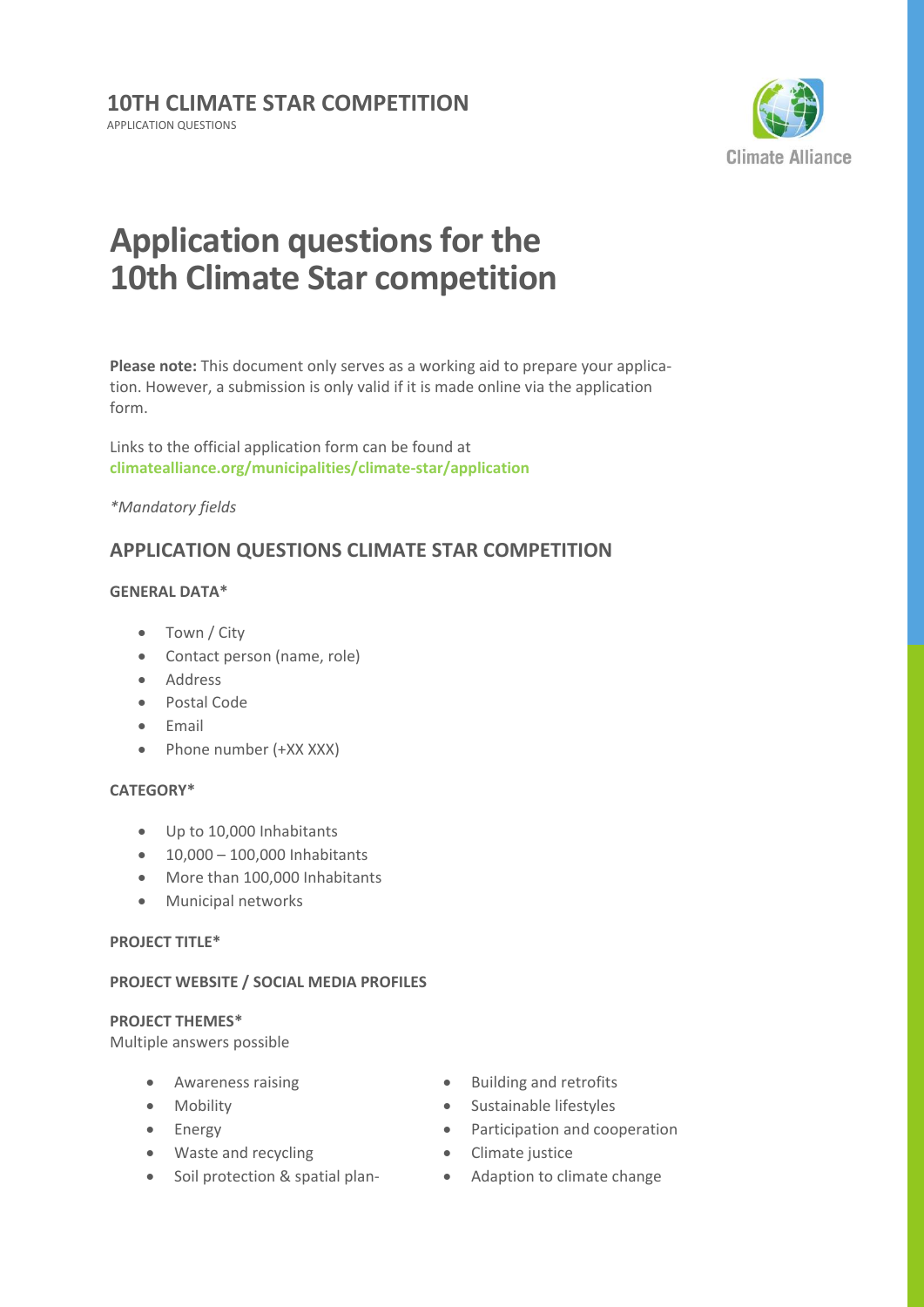ning

- Public procurement
- Nutrition
- Circular Economy

#### **BRIEF DESCRIPTION OF THE PROJECT\***

max. 500 characters including spaces

#### **MEASURABLE PROJECT SUCCESSES**

e.g. savings of CO<sub>2</sub>, energy, kWh and/or costs; reduction of water, oil, resource consumption; share of renewable energies; persons reached

#### **PROJECT CONTENTS AND GOALS\***

Max. 1.000 characters including spaces

#### **PROJECT SCHEDULE**

Start, end, milestones

#### **WHAT IS THE LONG-TERM PLAN WITH YOUR PROJECT\*?**

- Project has only been planned for selective implementation, a repetition/extension is not planned
- A repetition/extension of the project in the future is planned
- Project is designed for permanent/regular implementation
- Project has already been repeated several times or is in the process of permanent implementation

#### **TARGET GROUPS**

Multiple answers possible

- **•** Citizens
- Educational institutions
- Associations and other local organisations
- Local government
- Children and young people
- Companies
- Other

#### **WHAT RESOURCES DID YOU USE TO IMPLEMENT THE PROJECT?**

e.g. financial, personnel and material expenses

### **WHAT IS SPECIAL ABOUT YOUR PROJECT AND HOW DOES IT FIT WITH THE MOTTO "THE FUTURE IS NOW"?\***

Max. 1.000 characters including spaces

#### **WHICH PROJECT OR COOPERATION PARTNERS HAVE SUPPORTED YOU DURING THE IMPLEMENTATION?**

• None

- Financing and sustainable economies (e.g. Divestment)
- Other